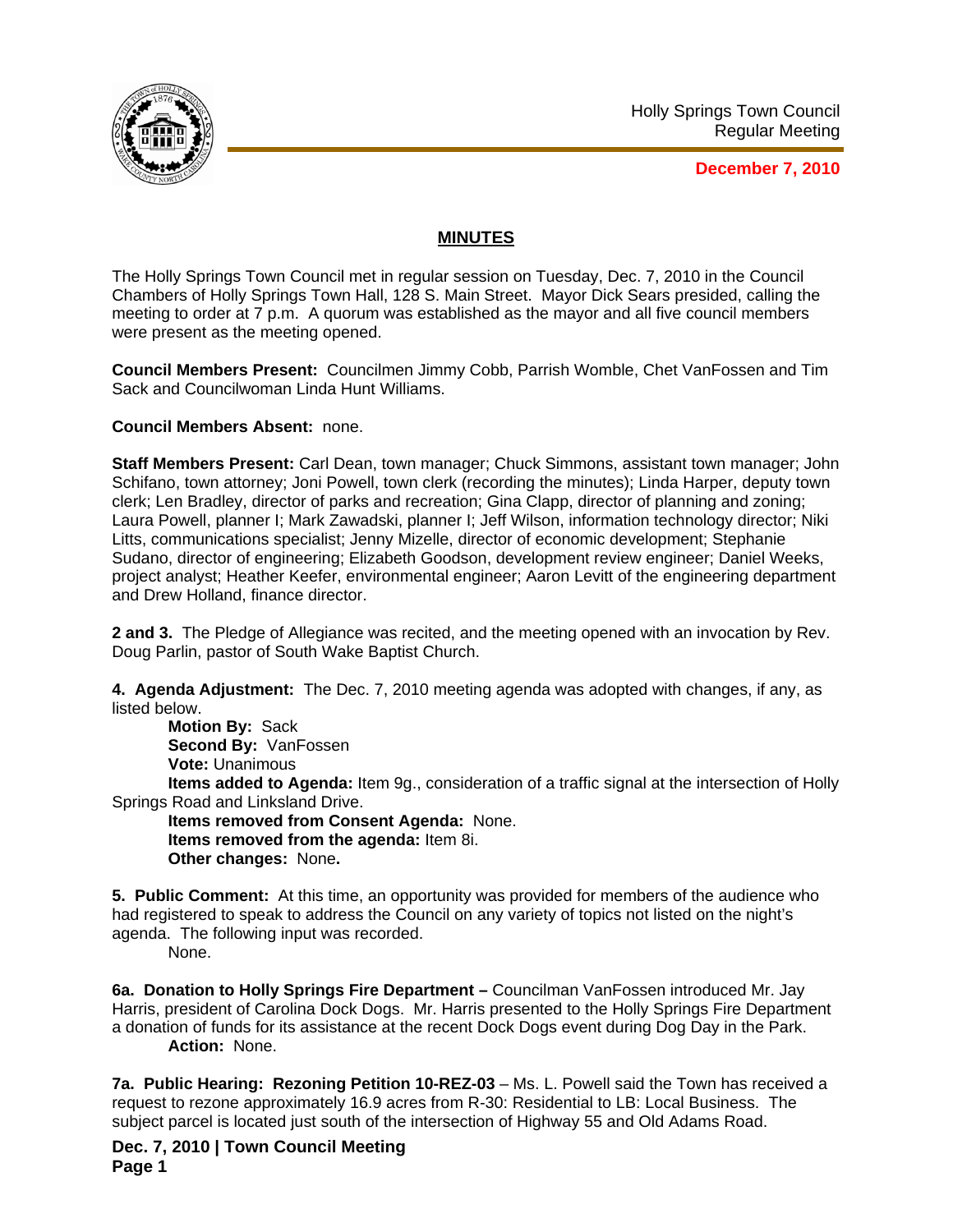Ms. Powell said this southern gateway is planned to hold offices and professional buildings, and this rezoning request would be compatible with that plan.

She said the Planning Board had reviewed the request and recommends approval.

With that explanation completed, Mayor Sears opened the public hearing to accept input. The following comments were recorded: None.

There being no comments, the public hearing was closed.

**Action #1:** The Council approved a motion to accept the following statement as true: *"The requested zone map change from R-30 to LB is consistent with Vision Holly Springs:* 

*Comprehensive Plan since the plan designates this area for Office/Professional uses."*

**Motion By:** Sack **Second By:** Womble **Vote:** Unanimous.

**Action #2:** The Council approved a motion to adopt ordinance 10-REZ-03 to approve Zone Map Change Petition  $\#10$ -REZ-03 to change the zoning of  $\pm 16.9$  acres of a portion of Wake County PIN # 0658335805 from R-30: Residential to LB: Local Business as submitted by Jay Gilleece of Hugh J. Gilleece, III & Associates, PA.

**Motion By:** Sack **Second By:** Womble **Vote:** Unanimous.

*A* c*opy of Rezoning Ordinance 10-REZ-03 is incorporated into these minutes as an addendum page.*

**7b. Public Hearing: Special Exception Use Petition 10-SEU-05 -** Mr. Zawadski said the Town has received a request for a Special Exception Use to locate a family childcare home in the R-10: Residential zoning district located at 201 Shorehouse Way. The property is 0.18 acres in size and is located within the Overlook at Holly Glen Subdivision. The applicant is proposing to care for three children during the hours between 7 a.m. and 6 p.m. The property includes capacity to accommodate three cars in the driveway for loading and unloading in addition to the two-car garage.

He said no modifications are proposed to the exterior of the house or property.

Mr. Zawadski said staff and the Planning Board recommend approval with conditions.

Council asked if covenants in the Holly Glen Subdivision would allow a family childcare home, and they asked how many children would be allowed to be kept in the home.

Mr. Zawadski it would be up to the applicant to obtain clearance of the Holly Glen Homeowners Association. He said the State of North Carolina regulates the number of children that can be kept in a home childcare setting.

With that explanation completed, Mayor Sears opened the public hearing to accept sworn testimony. The following testimony was recorded under oath administered by the Town Clerk: None.

There being no testimony, the public hearing was closed.

 **Action #1:** The Council approved a motion to make and accept the findings of fact to be recorded in the minutes for Special Exception Use Petition #10-SEU-05 for 201 Shorehouse Way to allow for a family childcare home in the R-10: Residential District as submitted by Erin Caraballo.

Special Exception Use Findings of Fact:

 A special exception use may only be granted upon the presentation of sufficient evidence to enable a written determination that:

- a. The proposed use will not be injurious to the public health, safety, comfort, community moral standards, convenience or general welfare;
- b. The proposed use will not injure or adversely affect the adjacent area;
- c. The proposed use will be consistent with the character of the district, land uses authorized therein, and the Town of Holly Springs Comprehensive Plan;
- d. The proposed use shall conform to all development standards of the applicable district (unless a waiver of such development standards is requested as part of the special exception use petition and approved as set forth above, in which case the proposed use shall conform to the terms and conditions of such waiver).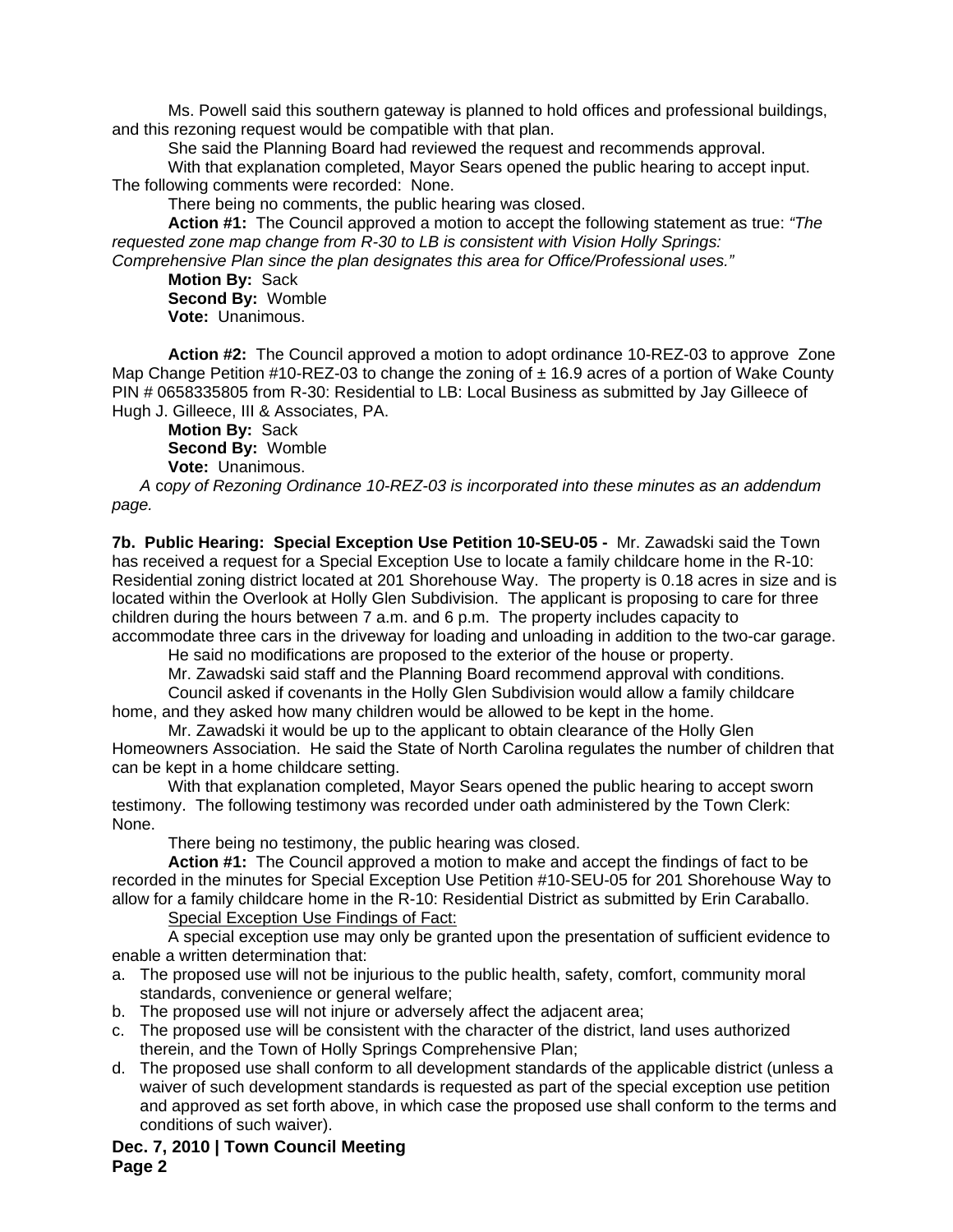- e. Access drives or driveways are or will be sufficient in size and properly located to: ensure automotive and pedestrian safety and convenience, traffic flow as set forth in Section 7.09 – Pedestrian Circulation and Vehicular Area Design; and, control and access in case of fire or other emergency;
- f. Off-street parking areas, off-street loading areas, trash enclosures, trash pick-up and removal, and other service areas are located so as to be safe, convenient, allow for access in case of emergency, and to minimize economic, glare, odor, and other impacts on adjoining properties and properties in the general neighborhood;
- g. The lot, building or structure proposed for the use has adequate restroom facilities, cooking facilities, safety equipment (smoke alarms, floatation devices, etc.), or any other service or equipment necessary to provide for the needs of those persons whom may work at, visit or own property nearby to the proposed use;
- h. Utilities, schools, fire, police and other necessary public and private facilities and services will be adequate to handle the needs of the proposed use;
- i. The location and arrangement of the use on the site, screening, buffering, landscaping, and pedestrian ways harmonize with adjoining properties and the general area and minimize adverse impacts; and,
- j. The type, size, and intensity of the proposed use (including but not limited to such considerations as the hours of operation and numbers of people who are likely to utilize or be attracted to the use) will not have significant adverse impacts on adjoining properties or the neighborhood.

**Motion By:** Williams **Second By:** Sack **Vote:** Unanimous

*A* c*opy of Special Exception Use Petition 10-SEU-05 addressing the findings of fact is incorporated into these minutes as addendum pages.* 

**Action #2:** Having made findings of fact that the project meets the requirements to be granted a Special Exception Use, the Council approved a motion to approve Special Exception Use Petition 10-SEU-05 for 201 Shorehouse Way to allow for a family childcare home in the R-10: Residential District as submitted by Erin Caraballo with the following condition:

1. All additional state and local permits and approvals will be required prior to the business opening.

**Motion By:** Williams **Second By:** Womble **Vote:** Unanimous

**8. Consent Agenda:** The Council approved a motion to approve all remaining items on the Consent Agenda. The motion carried following a motion by Councilman VanFossen, a second by Councilman Womble and a unanimous vote. The following actions were affected:

8a. Minutes – The Council approved minutes of the Council's regular meeting held Nov. 2, 2010.

8b. Resolution 10-34 - The Council adopted Resolution 10-34 certifying an updated 2010 zoning map. *A* c*opy of Resolution 10-34 is incorporated into these minutes as addendum pages.*

8c. Economic Development Web pages – The Council approved to enter a consultant agreement in the amount of \$5,500 for assisting the Economic Development Department in updating information and visual elements on its pages on the Town Web site.

8d. Council Meeting Cancellation - The Council amended the calendar of Town Council meetings to cancel the Dec. 21, 2010 regular meeting.

8e. Budget Amendment, \$88,325 – The Town Council adopted an amendment to the FY 2010- 11 budget in the amount of \$88,325 for the completion of roads in the Bridgewater Subdivision. *A*  c*opy of the budget amendment is incorporated into these minutes as an addendum page.*

8f. Budget Amendment, \$7,500 - The Town Council adopted an amendment to the FY 2010-11 budget in the amount of \$7,500 to receive funds from Wake County for the purchase of mattresses for the fire department. *A* c*opy of the budget amendment is incorporated into these minutes as an addendum page.*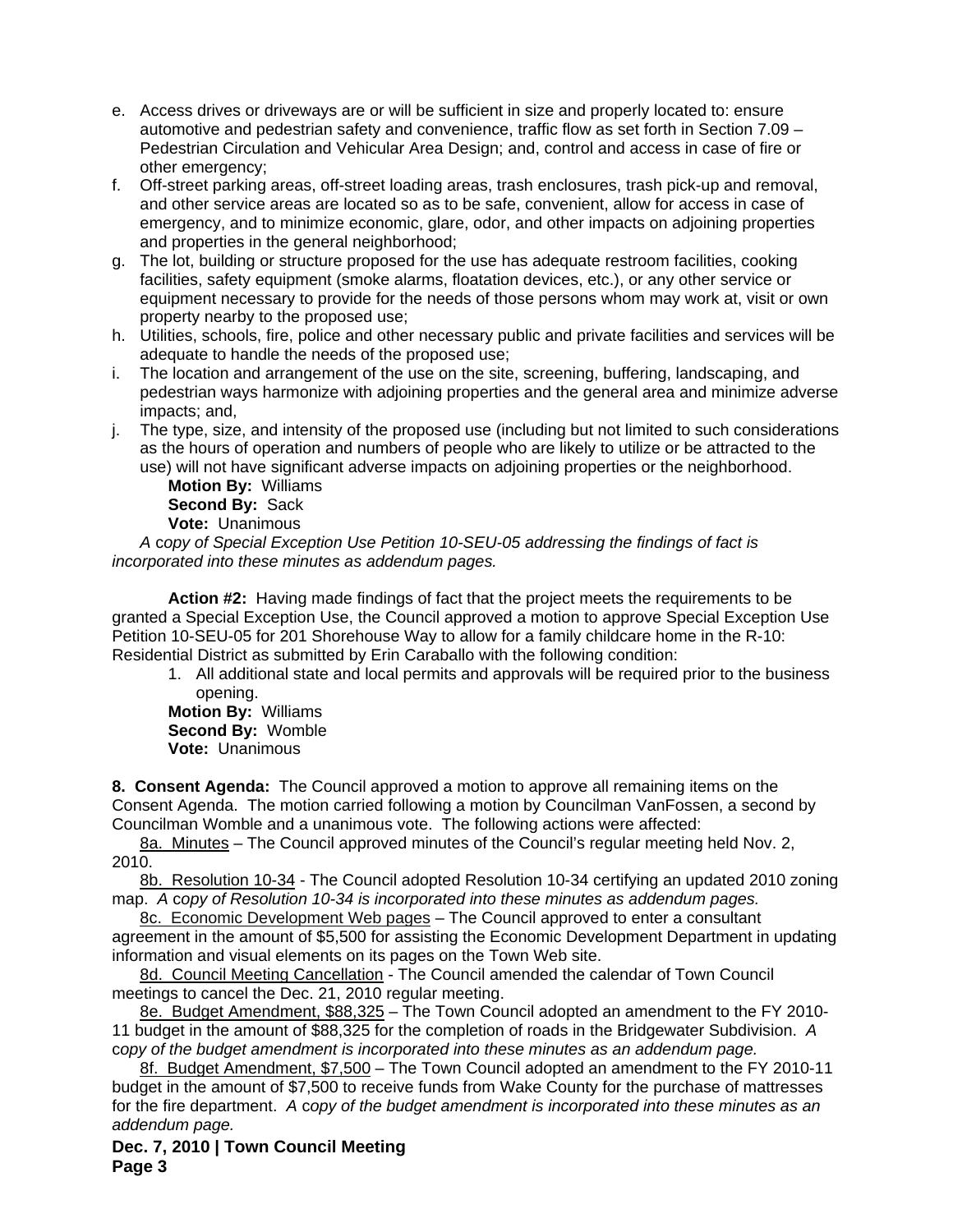8g. Budget Amendment, \$770,000 – The Town Council adopted amendments to the FY 2010- 11 budget in the amount of \$770,000 to fund a professional services contract in the Main Street Extension project. *Copies of the budget amendments are incorporated into these minutes as addendum pages.*

8h. Budget Amendment, \$2,363,000 – The Town Council adopted amendments to the FY 2009- 10 budget in the amount of \$2,363,000 to account for an NC DOT grant received for Green Oaks Parkway. *Copies of the budget amendments are incorporated into these minutes as addendum pages.*

8i. Community Development Block Grant Project – This item was removed during Agenda Adjustment.

9a. Pecan Grove Apartments Project Waiver Request - Ms. Keefer said that Pecan Grove Apartments is requesting a waiver to the Bass Lake Buffer rules to allow a gravity sewer and sewer force main in the outermost 50-foot portion of the Town's 100-foot undisturbed Bass Lake buffer, UDO Section 7.06 D, 4, e., (1).

 Ms. Keefer said the Town's Bass Lake Buffer rules require a 100-foot undisturbed buffer to be provided on both sides of perennial streams that drain to Bass Lake.

• The Pecan Grove Apartments Project has requested a waiver to the Bass Lake Buffer Rules UDO Section 7.06 D, 4, e., (1), to impact to the Bass Lake Buffer for the construction of gravity and force main sanitary sewer lines in the outer 50-foot of the Bass Lake Buffer as well as two perpendicular stream and buffer crossings.

• The proposed sewer outfall alignment took into consideration the existing properties between the Pecan Grove site and where it will tie into the existing sanitary sewer outfall.

• This project includes the construction of a regional pump station which will serve the Pecan Grove Apartment Project as well as other properties in the drainage basin.

• The applicant will be required to obtain permits from the US Army Corps of Engineers and the NC Division of Water Quality for impacts to streams, wetlands and the State regulated Neuse River Buffer.

• This buffer waiver request is consistent with UDO Section 7.06 D, 4, e., (2), which requires a 100-foot buffer on both sides of all other perennial streams in the Neuse River Basin that allows sanitary sewer line installation in the outer 50-foot of the buffer.

This buffer waiver request is in accordance with Town agreements with the Clean Water

Management Partnership requiring a protected stream buffer along perennial streams tributary to Bass Lake.

**Action #1:** The Council approved a motion to accept that the following Findings of Fact have been addressed adequately to approve a waiver of UDO Section 7.06 D, 4, e., (1), to allow impact to the Bass Lake Buffer for the construction of gravity and force main sanitary sewer lines in the outer 50-foot portion of the 100-foot Bass Lake buffer as requested by Hugh J. Gilleece, III & Associates, P.A.

1. The carrying out of the strict letter of the UDO will result in practical difficulties in the development of the property included in the Waiver Petition.

- 2. Approval will observe the spirit of the UDO.
- 3. Approval will secure public safety and welfare.
- 4. Approval will provide substantial justice.

5. a. There are exceptional conditions pertaining to the particular piece of property in question because of its shape, size, or topography, that are not applicable to other lands, buildings, or structures in the same district, or

 b. There is a peculiar characteristic of a proposed use which makes the application of certain development standards of the UDO, as requested in the petition for waiver of Riparian Buffer Regulations, unrealistic.

6. Granting the Waiver requested will not confer any special privileges that are denied to

7. A literal interpretation of the provisions of the UDO would deprive the applicant of rights commonly enjoyed by other owners and residents of the district in which the property is located.

8. The requested Waiver will be in harmony with the purpose and intent of the UDO and will not be injurious to neighbor or to the general welfare.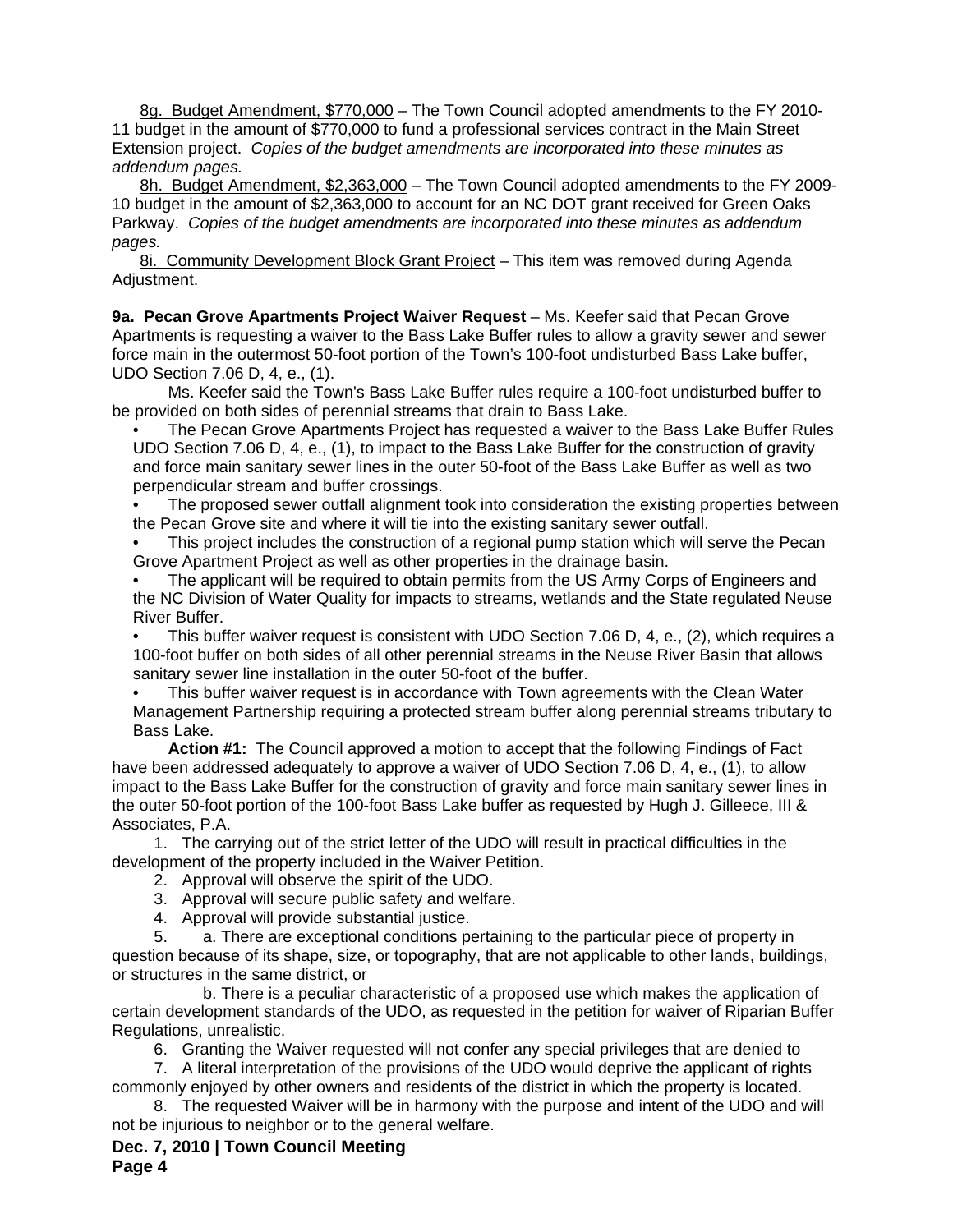9. The special circumstances giving rise to the Waiver request are not as a result of actions of the Applicant.

10. Waiver Requested is the minimum variance that will make possible the legal use of the land, building, or structure.

**Motion By:** Sack **Second By:** Womble **Vote:** Unanimous

**Action #2:** Having made the necessary findings of fact, approve a motion to approve a waiver of UDO Section 7.06 D, 4, e., (1) to allow impact to the Bass Lake buffer for the construction of gravity and force main sanitary sewer lines in the outer 50-foot portion of the 100-foot Bass Lake buffer as requested by Hugh J. Gilleece, III & Associates, P.A.

**Motion By:** Sack **Second By:** Womble **Vote:** Unanimous.

**9b. Board of Adjustment and Planning Board Appointments –** Ms. Clapp said that on Dec. 31 of each year, the terms of several members of the Board of Adjustment and Planning Board expire.

 She said the Town Council is responsible for the appointment of "in-town" members to the Town of Holly Springs Board of Adjustment and Planning Board. ETJ members officially are appointed by the Wake County Board of Commissioners; however, the Town Council makes a recommendation to the Wake County Board of Commissioners as to who should be appointed.

 At the Town Council's first meeting in December, the Council is to review the applications for the vacancies, and at the Town Council's discretion reappoint interested members or appoint new members to the respective boards. The terms will be for three years from January 1, 2011, expiring on Dec. 31, 2013.

 The applications that have been submitted for this year's appointment were sent to the Town Council under separate cover in mid-November.

She said this year's vacancies are:

## **Board of Adjustment:**

1 In-Town Regular Member 1 In-Town Alternate Member

1 ETJ Alternate Member

**Planning Board:** 

2 In-Town Members 1 ETJ Member

 **Action:** The Council approved a motion to appoint Russ Wallace to fulfill a vacated Board of Adjustment in-town regular member position expiring Dec. 31, 2012 and Bryan Stempowski to a full three-year term as an in-town regular member with a term expiring Dec. 31, 2013.

**Motion By:** Sack **Second By:** Williams **Vote:** Unanimous

**Action:** By acclamation, the Council approved a motion to appoint Baxter Walker as an intown alternate member to the Holly Springs Board of Adjustment, with a three-year term to expire Dec. 31, 2013.

**Action:** The Council approved a motion to nominate to Wake County Board of Commissioners Glen Walker as an ETJ alternate member to the Holly Springs Board of Adjustment, with a three-year term to expire Dec. 31, 2013.

 **Motion By:** Sack **Second By:** Cobb **Vote:** Unanimous

**Action:** The Council approved a motion to reappoint Pete Esperson and Bob Bartsch as intown members to the Holly Springs Planning Board, with three-year terms to expire Dec. 31, 2013.  **Motion By:** Sack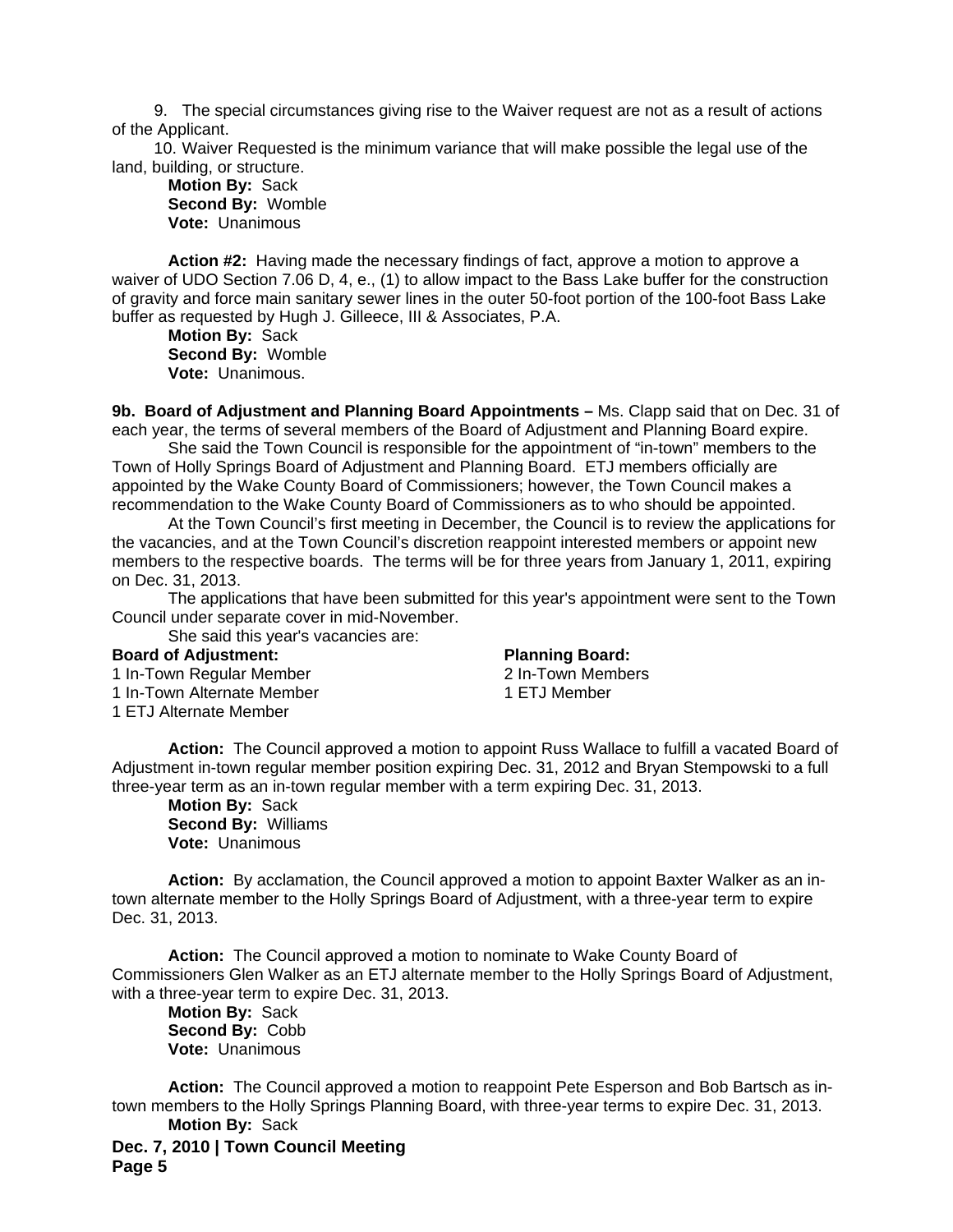**Second By:** VanFossen **Vote:** Unanimous

**Action:** The Council approved a motion to nominate to Wake County Board of Commissioners Joseph Orsak as an ETJ member to the Holly Springs Planning Board, with a threeyear term to expire Dec. 31, 2013.

 **Motion By:** Sack **Second By:** VanFossen **Vote:** Unanimous

**9c. Grigsby Sidewalk Project** *–* Mr. Levitt said that staff applied for and obtained an NCDOT grant out of STP-DA funds (through CAMPO). The grant is an 80/20 match for construction activities only and would not apply to the attached survey contract.

 He said the Grigsby sidewalk project would add to community's pedestrian connectivity by connecting the Hunt Center with Town Hall. This sidewalk would start at the corner of Ballentine and Raleigh Streets and would turn south on Grigsby connecting to the sidewalk on Stinson Avenue.

 Mauldin-Watkins Surveying has submitted a proposal to provide the required survey information for this project.

**Action:** The Council approved a motion to adopt an amendment to the FY 2010-11 budget in the amount of \$15,500 and to approve a survey proposal for \$14,000 plus \$1,500 in contingency with Mauldin-Watkins Surveying for the Grigsby sidewalk project.

**Motion By:** Womble **Second By:** Cobb **Vote:** Unanimous. *A* c*opy of the budget amendment is incorporated into these minutes as an addendum page.*

**9d. Woodcreek Subdivision Pedestrian Crossing Easement -** Mr. Schifano said the NCDOT wishes to advance purchase a 16-acre tract owned by the developers of Woodcreek subdivision.

 He said the plans for the subdivision, as well as the town's Comprehensive Plan, the Pedestrian Plan, and the Parks and Recreation Master Plan, all show a pedestrian crossing in this area; however, the NCDOT has indicated that it will not purchase the property from the developer subject to this easement. The developer has approached the Town requesting that the Town not require this permanent easement but that the Town allow for a temporary easement.

 Mr. Schifano said that he wrote a Memorandum of Understanding, which was presented to the attorney general's office. It stated that the Town would give up the permanent easement on the condition that the Town will be treated in the design phase of I-540 as if the Town had a recorded easement.

 He said that he has had preliminary discussions with the assistant attorney general for the NCDOT, and he seemed relatively amenable, but discussed wanting to make some revisions to the document.

**Action:** The Council approved a motion to approve the Memorandum of Understanding, subject to future minor revisions in terms as acceptable to the town attorney, regarding a pedestrian crossing easement in Woodcreek Subdivision.

**Motion By:** Sack **Second By:** Womble **Vote:** Unanimous.

**9e. Pecan Grove Apartments Developer Agreement –** Ms. Sudano explained proposed terms for a developer agreement with the developers of Pecan Grove Apartments. She said the developers would providing over-sized gravity sewer lines to serve additional upstream properties, and they qualify for fee credits.

 She said the developers also proposes to pay in advance \$1.95 million in development fees. She said the Town would be able to earmark these funds to pay for a capital project to re-route some sewer in the Bass Lake drainage basin, which would increase capacity of the two existing pump stations.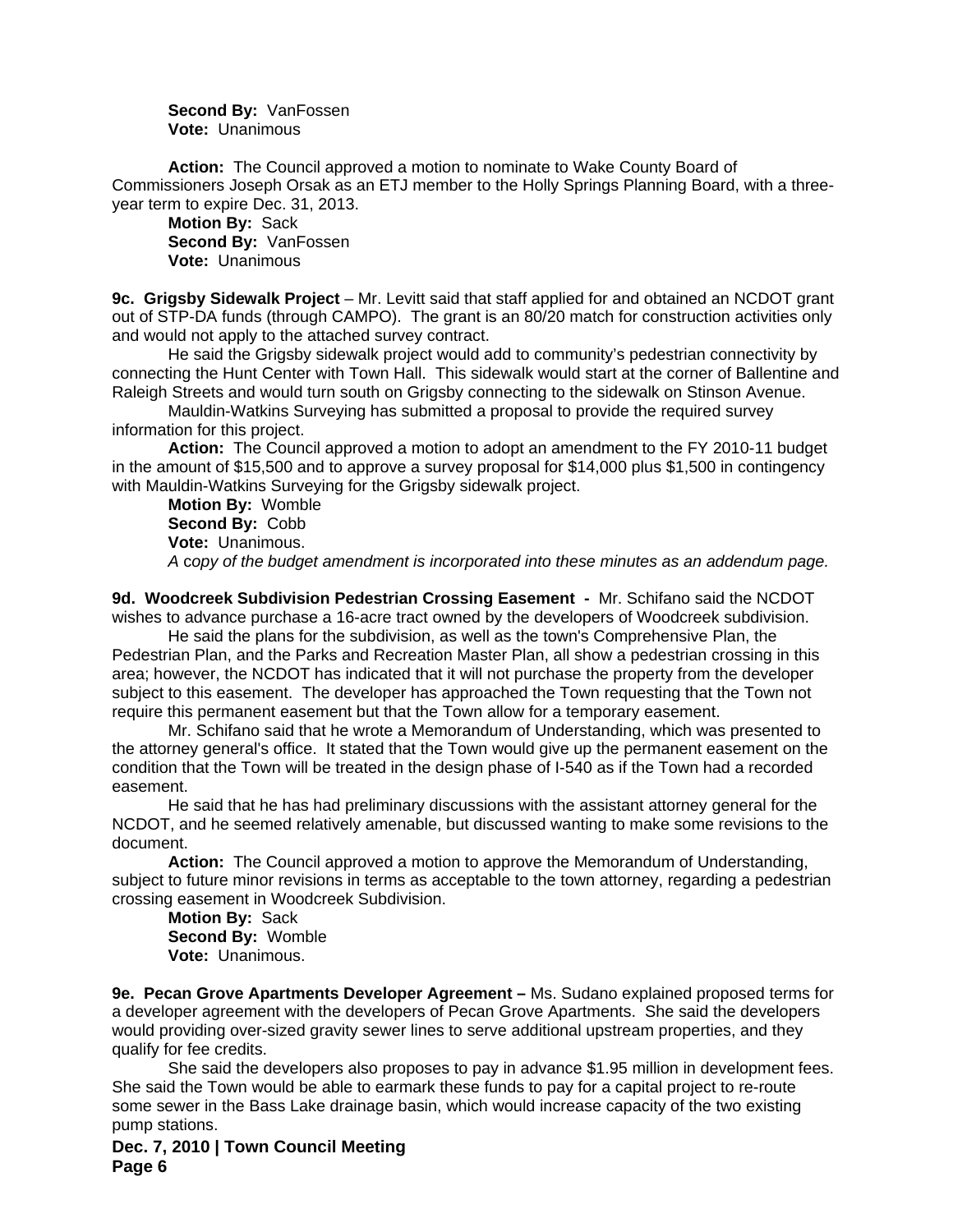In exchange for the developer's paying these fees in advance at construction drawing stage, there is an adjusted fee schedule.

**Action:** The Council approved a motion to accept terms of a developer agreement that would provide fee credits and a change to the fee structure in exchange for up-sized utility lines and for payment of fees in advance in the Pecan Grove Apartments project.

**Motion By:** VanFossen **Second By:** Womble **Vote:** Unanimous.

**9f. Utley Creek Discharge Limits –** Ms. Sudano said this request is to enter a contract with a consulting firm to assist with applications to the state for discharge limits into Utley Creek.

**Action:** The Council approved a motion to retain CH2MHill for \$30,500 to perform technical tasks and water quality modeling for Utley Creek and to adopt an amendment to the FY 2010-11 budget to fund the contract.

**Motion By:** VanFossen **Second By:** Cobb **Vote:** Unanimous.

**9g. Linksland Traffic Light –** Ms. Sudano said this request is for the Town to enter a municipal agreement with North Carolina Department of Transportation for a traffic light on Holly Springs Road at Linksland Drive. She said NCDOT has approved the light and would provide design and inspection of the signal, but the town would have to pay for the light.

**Action:** The Council approved a motion to enter a municipal agreement with NCDOT for the design and inspection of a traffic signal at the intersection of Holly Springs Road and Linksland and to adopt amendments to the FY 2010-11 budget in the amount of \$10,000 to pay the costs of the work.

**Motion By:** Womble **Second By:** Cobb **Vote:** Unanimous.

**10. Other Business:** Councilman Womble asked how the town's finances are doing at this point in the year. Mr. Holland reported that the Town is at 47% in property tax collections and that the Town is about 10% ahead in revenues from last year. He said at the second meeting in January or first meeting in February, he would provide a financial report that would include most tax collections, since most come in the first week of January.

 Councilman Womble asked why the Helping Hand Mission had not been in the Christmas parade in the past few years. Ms. J. Powell explained that the Helping Hand Mission had a certain gang-like following of people who had caused problems in Holly Springs. She also noted that the group had difficulties showing up on time and working with parade organizers.

**11. Manager's Report:** Mr. Dean reported on Main Street Christmas; the Christmas parade; the economic development partners event; the cemetery project; landscaping at the Methodist parking lot; the employee lunch; that New Hill residents are about to move forward; and he introduced the Town's new IT director, Jeff Wilson.

**12. Closed Session:** The Council approved a motion to enter into Closed Session, pursuant to NCGS 143-318.11(a)(3) to discuss a matter with the Town Attorney under the client-attorney privilege and NCGS 143-318.11(a)(4) to discuss an economic development matter.

**Motion By:** VanFossen **Second By:** Cobb **Vote:** Unanimous.

## **General Account Closed Session – Dec. 7, 2010**

In Closed Session, the Town Attorney shared information with his client regarding a matter of